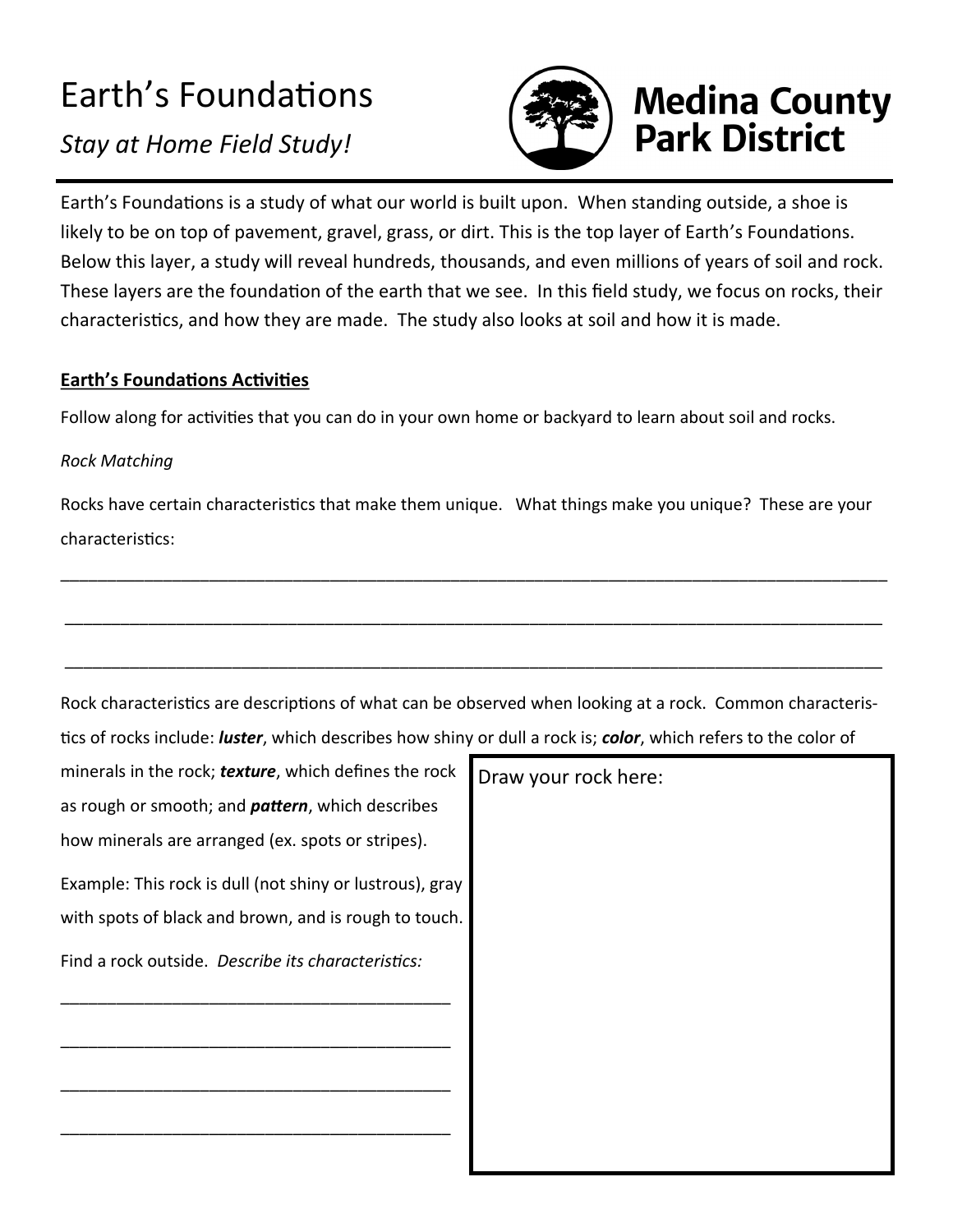#### *How Rocks are Made*

All rocks are made of minerals. Minerals are building blocks. When added together, different minerals make different rocks. Draw a line from the rock to the description of how it is made. Check your answer!





With the help and permission of an adult, try making your own rock.

- Eat a piece of chocolate. The ingredients in chocolate have to be liquefied and then cooled to make chocolate. This process is similar to the formation of igneous rock.
- Take different colors of Starburst candies, unwrap each candy, then press them together. This process is similar to the formation of sedimentary rock.
	- With warm hands, take those same candies and roll them together into a ball. The "mineral" layers will mix with heat and pressure similar to metamorphic rock.
	- With permission and help, put the candy ball in the microwave. Heat it just long enough for it to melt. Let it cool. This is similar to the formation of igneous rock.
- Try making rock Rice Crispy treats using this NASA recipe:

https://www.jpl.nasa.gov/edu/pdfs/ ediblerocks\_recipes.pdf

| Draw your candy rock here: |  |  |  |
|----------------------------|--|--|--|
|                            |  |  |  |
|                            |  |  |  |
|                            |  |  |  |
|                            |  |  |  |
|                            |  |  |  |
|                            |  |  |  |
|                            |  |  |  |
|                            |  |  |  |
|                            |  |  |  |